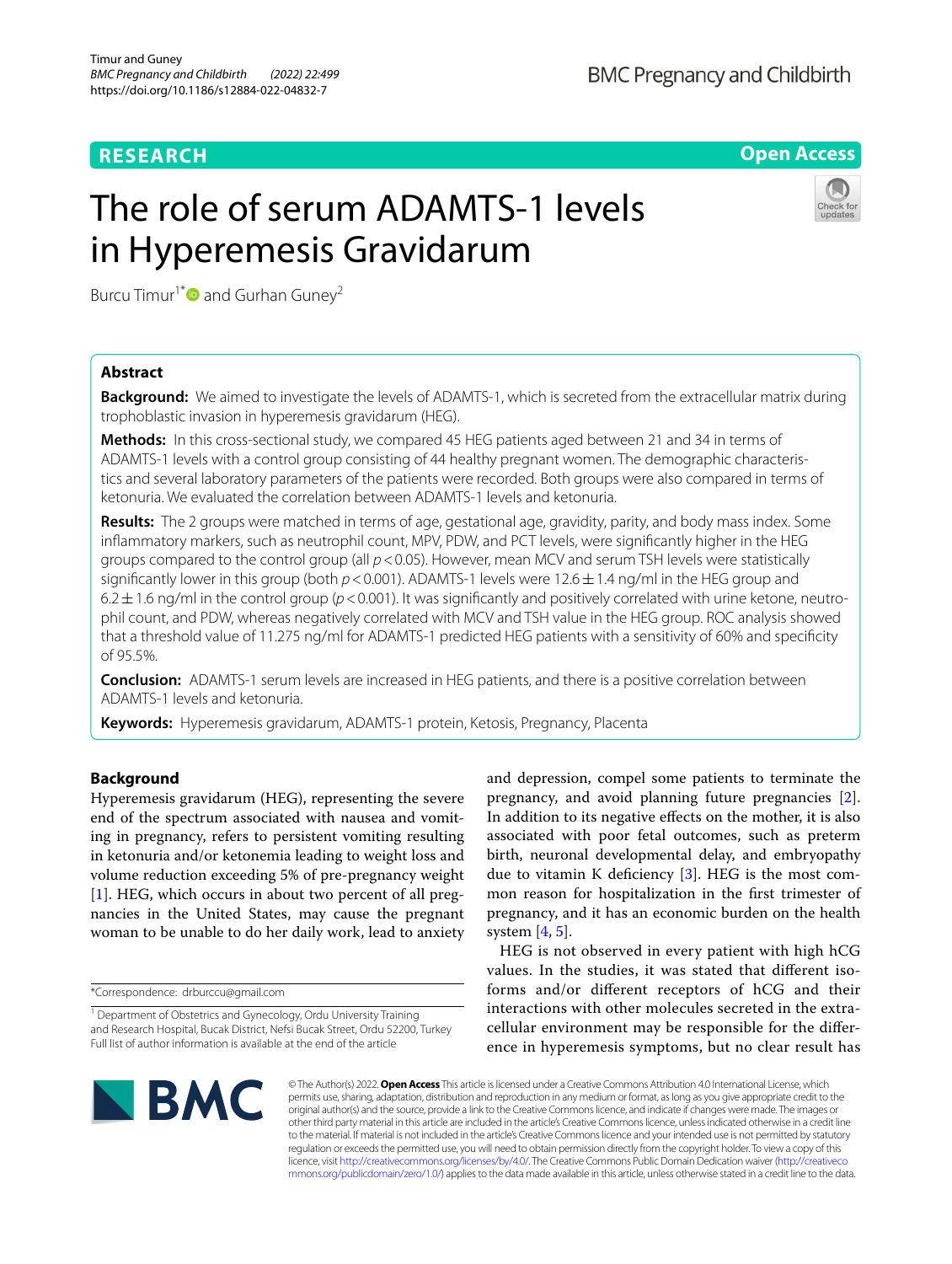been revealed. Importantly, in the serum and genetic studies, hCG was also studied and was not associated with HEG. If diferent isoforms were involved, these isoforms should have shown up in the genetic studies, but they did not [[6](#page-5-5)].

Recently the nausea and vomiting hormone GDF15 has been proven to be the most likely causal factor for HEG and hCG has been much ruled out. GDF15 is expressed by trophoblasts, increases during placentation, is increased in maternal serum in HEG patients and patients with more severe and/or prolonged vomiting, and has now been associated with HEG in 2 genetic studies [\[7](#page-5-6), [8](#page-5-7)]. Intermediate trophoblasts, which are formed by the transformation of cytotrophoblasts, initiate both extracellular and endovascular invasion on the feto-maternal face and secrete GDF15 into maternal blood. During this invasion, proteolytic destruction of the extracellular matrix is seen, and various numbers of matrix metalloproteinases (MMP) play roles in this placentation process. One of the proteinases that regulates the activity of MMP is the A Disintegrin and Metalloproteinase with Thrombospondin Motifs (ADAMTS) family. ADAMTS-1, the frst member of this group, modulates angiogenesis by binding to vascular endothelial growth factor (VEGF), and plays a role in both pregnancy formation and the continuation of a healthy pregnancy by adjusting the depth of trophoblastic invasion. In studies, ADAMTS-1 was found to be associated with the terminal diferentiation of cytotrophoblasts and their transformation into an invasive phenotype as observed in gestational trophoblastic diseases [\[9](#page-5-8)]. ADAMTS-1 showed strong immunohistochemical staining on the maternal fetal face, but in unhealthy pregnancies, such as miscarriages and anembryonic pregnancies, it was weakly stained. So ADAMTS-1 is needed for a pregnancy to approach fullterm [[9,](#page-5-8) [10](#page-5-9)].

ADAMTS-1 was originally identifed in a cachexia model and cachexia has overlapping symptoms with HEG (appetite loss, weight loss, and muscle wasting) [\[11](#page-5-10)]. Therefore, we aimed to confirm whether if ADAMTS-1 has a role in the development of HEG. Moreover, the relationship between ADAMTS-1 and other biochemical parameters known to be associated with HEG were investigated.

## **Methods**

This study was approved by the Gumushane University Ethics Committee(Project number:2022/E-95674917) and was conducted in accordance with the Declaration of Helsinki. All participants included in the study gave written and verbal informed consent prior to being enrolled in the study.

## **Patients**

In this cross-sectional study, the HEG group consisted of 45 patients aged between 21 and 34 who were admitted for nause and vomiting during pregnancy to the Ordu University Education and Research Hospital Gynecology and Obstetrics Clinic between January 2018 and January 2022. The control group consisted of 44 pregnant women who applied to the same clinic for routine antenatal follow up and were matched in terms of chronological age, gestational age, and body mass index (BMI). Patients with diabetes or obesity, peptic ulcer or gastritis, liver and/or gallbladder disease (cholangitis or gallstones), thyroid dysfunction, urinary tract infection, coeliac disease, cardiovascular or renal diseases were excluded from our study. We also excluded any patients who has nausea and vomiting and any patients who has threatened miscarriage,as vaginal bleeding during pregnancy may afect ADAMTS levels [[12](#page-5-11)]. Multiple pregnancies and/ or pregnancies obtained by assisted reproductive techniques, gestational trophoblastic disease, and autoimmune disease conditions were also not included in the study.

HEG was diagnosed if there was a persistent vomiting resulting in ketonuria and/or ketonemia leading to weight loss and volume reduction exceeding 5% of prepregnancy weight.

Women who vomited more than 3 times a day due to HEG and/or who had a positive urine ketone test result and/or were hospitalized for HEG 2 or more times. BMI was measured by dividing the weight in kilograms by the height in meters squared ( $\text{kg/m}^2$ ). Doctors performed the frst transabdominal pregnancy ultrasonography using a 3.5 MHz transabdominal transducer (General Electric Logiq A5 ultrasound machine, Milwaukee, USA), and the gestational age was estimated according to the frst trimester ultrasonographic value of fetal crown-rump length.

#### **Laboratory studies**

All laboratory analyses for each patient were performed in the early morning after an overnight fast of 8–12 h. We frst hydrated the patients with 1000 cc RL solution and collected serum samples after sufficient urine output. We did not dilute the serum samples.

We evaluated complete blood count, thyroid-stimulating hormone (TSH), T3, T4, fasting plasma glucose, BMI, aspartate transferase, alanine transferase (ALT), blood urea nitrogen (BUN), and creatinine levels.

## **Measurement of serum ADAMTS‑1 Levels**

Venous blood samples were collected from each participant's antecubital vein after at least 8 h of fasting and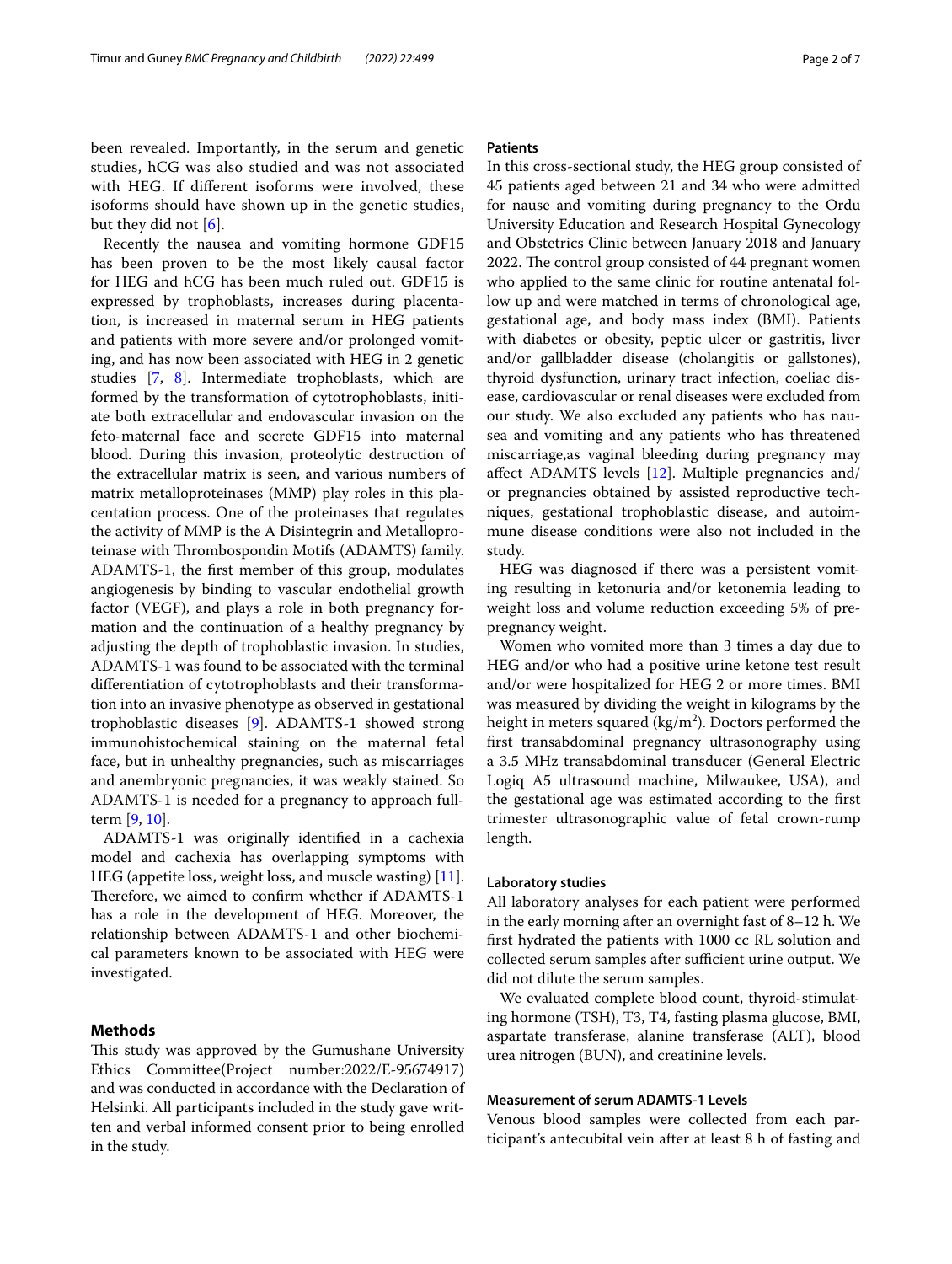then separated by centrifugation at 4000 rpm for 10 min. In order to measure serum ADAMTS-1 protease, we obtained blood samples after we diagnosed HEG and then we stored the materials at -80 ˚C until the study time. Frozen serum samples were thawed to room temperature and were not diluted. ADAMTS-1 levels were measured with a commercially available enzyme-linked immunosorbent assay (ELISA) kit (Hangzhou Eastbiopharm Co., Ltd., China) and this ELISA kit was specifc for ADAMTS-1.The test procedure was completed in accordance with the manufacturer's instructions using biotin double-antibody sandwich technology. Serum samples were added onto wells that were previously coated with ADAMTS-1 monoclonal antibodies. Biotin labelled anti-ADAMTS-1 antibodies and streptavidin-HRP were added to form immune complexes. Following incubation, unbound enzymes were removed by washing. Chromogen solutions A and B were then added. Stop solution was used to stop the reaction and formed yellow color's optical density was measured by using a microplate reader at 450 nm, which was proportional to the amount of ADAMTS-1. ADAMTS-1 serum levels, as  $ng/ml$ , were interpolated from a standard curve. The intra-and interassay variation coefficients of the kit were smaller than 9% and 11%, respectively.

#### **Statistical analyses**

Statistical analysis was performed using SPSS version 22. Descriptive statistics, such as mean, standard deviation, and median (minimum–maximum), were used while statistically defning normal and non-normal variables. Normality was tested using the Shapiro–Wilk test. After performing the normality test, parametric (independent samples t-test) and non-parametric (Mann–Whitney U) analysis tests were used to detect the diferences between the groups. Spearman's rank-order correlation method was used for univariate correlations. To reveal the predictive value of ADAMTS-1 protein for HEG, the receiver operator characteristics curve (ROC) analysis was applied. A priori power analysis for the two independent means was done using G\*Power software (Universitat Kiel, Kiel, Germany) to defne an adequate sample size with a large effect size ( $\alpha$ : 0.05 and  $\beta$ : 0.95). We considered *p* value less than 0.05 as statistically signifcant.

## **Results**

In our current cross-sectional study, we compared 45 HEG patients with a control group consisting of 44 healthy pregnant women without nausea and vomiting caused by pregnancy. Table [1](#page-2-0) shows the demographics and clinical characteristics of both groups. There was no diference between the two groups in terms of age  $(26.5 \pm 5 \text{ vs. } 28.5 \pm 6, \text{ p: } 0.084)$ , gestational week

| Variable           | <b>HEG</b> (n:45) | CONTROL (n::44) | Ρ     |  |
|--------------------|-------------------|-----------------|-------|--|
| Age(years)         | $26.5 \pm 5$      | $78.5 + 6$      | 0.084 |  |
| Gravida            | $2 + 1.5$         | $2 + 2$         | 0.515 |  |
| Parity             | $0 + 1$           | $1 + 1$         | 0.188 |  |
| No of Living Child | $0 + 1$           | $1 \pm 1$       | 0.150 |  |
| No of Abortion     | $0 + 1$           | $0\pm 0$        | 0.373 |  |
| Gestational weeks  | $8.1 \pm 4.8$     | $9.0 \pm 5.1$   | 0.904 |  |
| BMI ( $kg/m2$ )    | $23.9 \pm 3.8$    | $25.3 \pm 3.7$  | 0.086 |  |

<span id="page-2-0"></span>**Table 1** Demographics and clinical characteristics of the groups

Data presented as Mean  $\pm$  SD

*P*<0.05 accepted as signifcant

| Variable            | <b>HEG (n:45)</b>     | CONTROL (n::44)  | P       |  |
|---------------------|-----------------------|------------------|---------|--|
| Urine ketone        | $80 \pm 55(40 - 150)$ | $\Omega$         | < 0.001 |  |
| Blood glucose       | $96.4 \pm 26.5$       | $90.3 \pm 10.0$  | 0.154   |  |
| <b>BUN</b>          | $21.4 \pm 6.7$        | $19.0 \pm 5.6$   | 0.069   |  |
| Creatinine          | $0.6 \pm 0.1$         | $0.6 \pm 0.1$    | 0.693   |  |
| AST                 | $24.9 \pm 29.0$       | $20.6 \pm 4.8$   | 0.342   |  |
| ALT                 | $26.5 \pm 37.6$       | $16.1 \pm 11.1$  | 0.086   |  |
| <b>WBC</b>          | $8.6 \pm 2.3$         | $8.9 \pm 1.7$    | 0.576   |  |
| Neutrophile         | $74.4 \pm 7.5$        | $68.1 \pm 9.2$   | 0.001   |  |
| Lymphocyte          | $23.1 \pm 2.63$       | $22.5 \pm 5.7$   | 0.915   |  |
| Monocyte            | $5.3 \pm 1.8$         | $7.1 \pm 6.6$    | 0.093   |  |
| Hb                  | $13.3 \pm 1.1$        | $13.1 \pm 1.2$   | 0.211   |  |
| Hct                 | $38.7 \pm 3.0$        | $38.6 \pm 2.8$   | 0.882   |  |
| <b>MCV</b>          | $82.7 \pm 5.7$        | $85.6 \pm 5.9$   | 0.020   |  |
| <b>RDW</b>          | $14.0 \pm 2.7$        | $14.5 \pm 3.2$   | 0.417   |  |
| PLT                 | $268.2 \pm 72.3$      | $257.1 \pm 62.3$ | 0.437   |  |
| <b>MPV</b>          | $10.0 \pm 1.4$        | $8.8 \pm 1.0$    | < 0.001 |  |
| PCT                 | $0.26 \pm 0.06$       | $0.22 \pm 0.05$  | 0.003   |  |
| PDW                 | $16.0 \pm 0.5$        | $14.4 \pm 0.4$   | 0.002   |  |
| Free T <sub>3</sub> | $3.3 \pm 0.9$         | $3.1 \pm 0.3$    | 0.135   |  |
| Free T4             | $1.2 \pm 0.5$         | $1.0 \pm 0.2$    | 0.001   |  |
| <b>TSH</b>          | $0.9 \pm 0.7$         | $1.6 \pm 1.2$    | 0.001   |  |
| ADAMTS-1            | $12.6 \pm 3.6$        | $6.2 \pm 1.4$    | < 0.001 |  |

<span id="page-2-1"></span>**Table 2** Laboratory parameters of the groups

 $(8.1 \pm 4.8 \text{ vs. } 9.0 \pm 5.1 \text{ weeks, p: } 0.904)$ , gravida  $(2 \pm 1.5 \text{ miles})$ vs.  $2.1 \pm 2$ , p:0.505), and BMI (24.0  $\pm$  3.8 vs.  $25.3 \pm 3.7$ , p:0.086). Table [2](#page-2-1) shows the biochemical characteristics of both groups. There was an insignificant difference between the two groups in terms of hemoglobin, hematocrit, platelet, AST, ALT, BUN, creatinine, and fasting glucose values (all *p* > 0.05). When compared with the control group, MPV  $(10.0 \pm 1.4 \text{ ft} \text{ vs. } 8.8 \pm 1.0 \text{ ft})$ , PCT (0.26 $\pm$ 0.06 vs. 0.22 $\pm$ 0.05), PDW (16.0 $\pm$ 0.5 vs. 14.4  $\pm$  0.4), and free T4 (1.2  $\pm$  0.5 ng/dl vs. 1.0  $\pm$  0.2 ng/ dl) values were signifcantly higher (*p* < 0.001, p:0.003, p:0.002, and p:0.001, respectively), while the MCV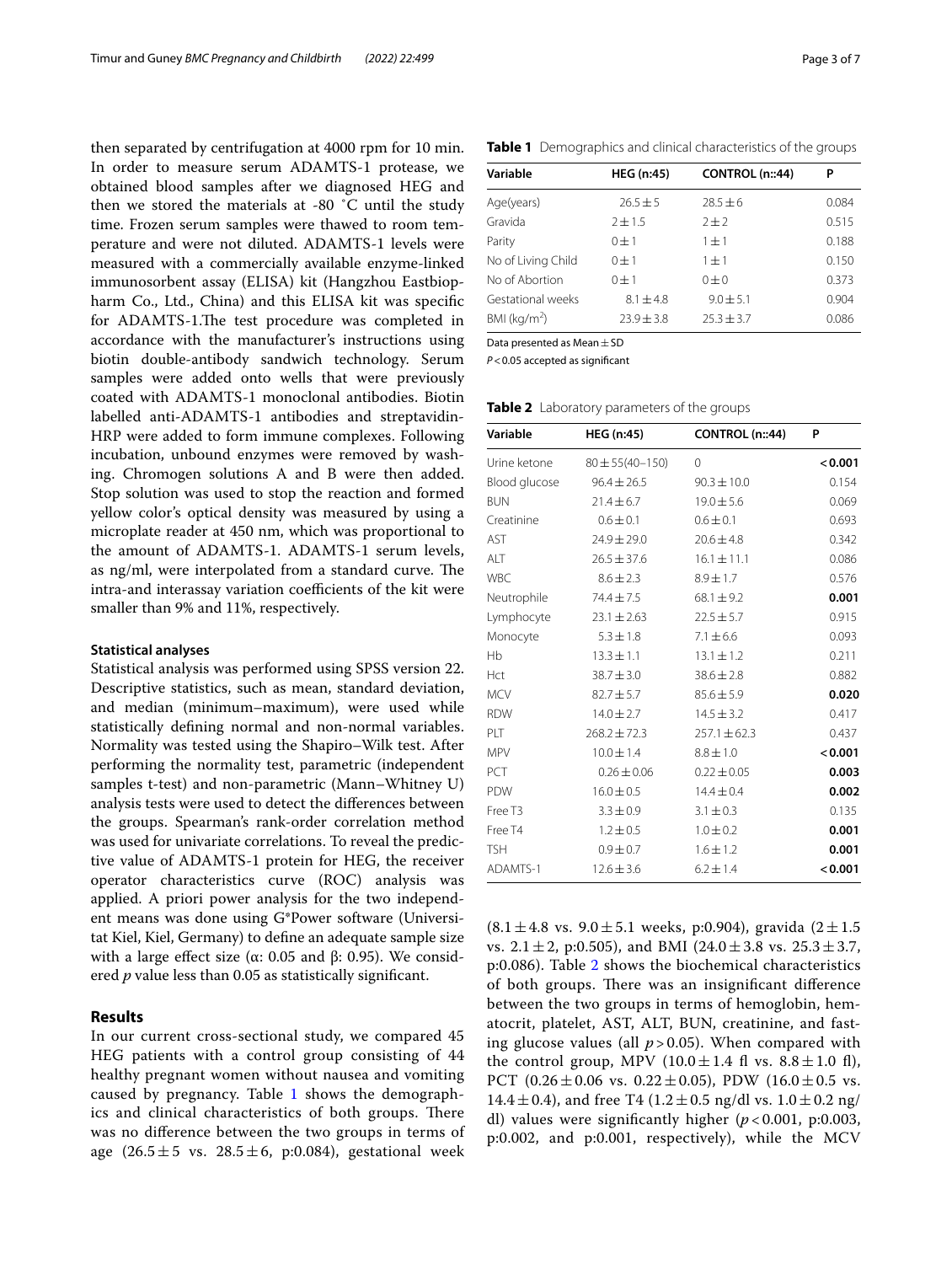|          | Ketone     | Neutrophile | <b>MCV</b> | <b>PCT</b> | Free T4 | <b>TSH</b> |  |
|----------|------------|-------------|------------|------------|---------|------------|--|
| ADAMTS-1 |            |             |            |            |         |            |  |
|          | $0.37^{1}$ | 0.229       | $-0.248$   | 0.336      | 0.302   | $-0.314$   |  |
| p        | 0.001      | 0.031       | 0.019      | 0.001      | 0.004   | 0.003      |  |

## <span id="page-3-0"></span>**Table 3** Correlation analysis

*P*<0.05 accepted as significant, *r* Correlation coefficient

 $(82.7 \pm 5.7 \text{ ft vs. } 85.6 \pm 5.9 \text{ ft})$  and TSH  $(0.9 \pm 0.7 \text{ mU/l})$ vs.  $1.6 \pm 1.2$  mU/l) values were significantly lower in HEG group (p:0.020 and p:0.001, respectively). Urine ketone levels were signifcantly higher in HEG group than in the control group. We also observed that ADAMTS-1 levels were signifcantly higher in the HEG group compared to the control group  $(12.6 \pm 3.6 \text{ ng/dl})$ vs.  $6.2 \pm 1.4$  ng/dl,  $p < 0.001$ ).

Spearman's rank-order correlation also showed that ADAMTS-1 levels were significantly and positively correlated with urine ketone, neutrophil count, PDW, and free T4 levels, whereas they were negatively correlated with MCV and TSH values in the HEG group (Table [3\)](#page-3-0).

The ROC analysis showed that the area under the ROC curve (AUC) was 0.731 (0.619–0.843, 95% confdence interval). This means that ADAMTS-1 is a useful biomarker for distinguishing pregnant women diagnosed with HEG ( $p < 0.001$ ). The cut-off value according to the highest Youden's index was calculated to be 11.275 ng/ml for ADAMTS-1 with a sensitivity of 60% and specifcity of 95.5% (Fig. [1](#page-3-1)).

## **Discussion**

In this study, we showed that serum ADAMTS-1 levels were signifcantly increased in HEG patients compared with the healthy pregnant control group. There was a signifcant and positive correlation with urine ketone levels and a signifcant negative correlation with serum TSH levels. Our study is the frst to evaluate ADAMTS-1 levels in HEG patients and their associations with other biochemical parameters.

<span id="page-3-1"></span>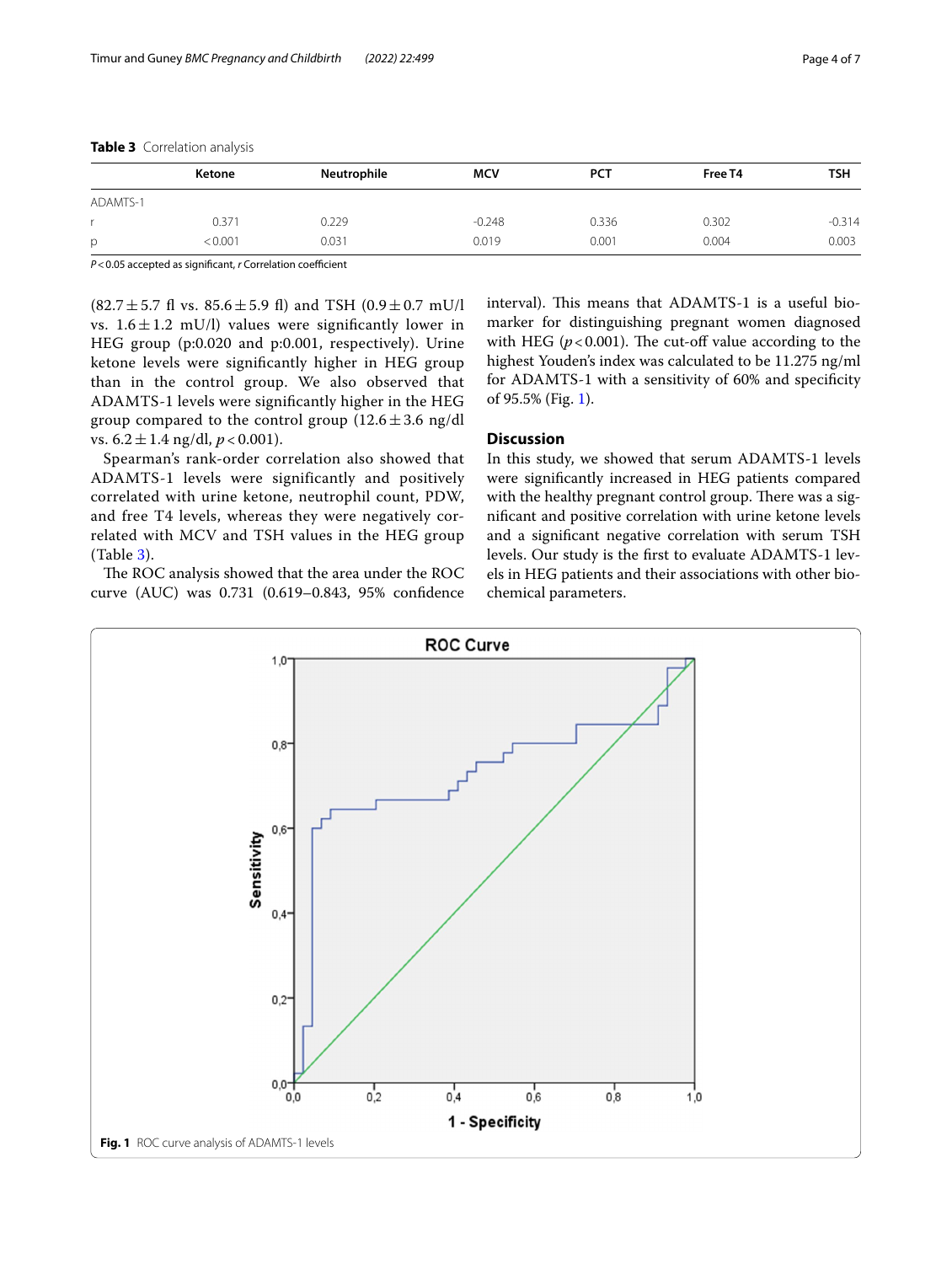Liu et al. [[13\]](#page-5-12) stated in their study that not only hCG but also many diferent cytokines are secreted from trophoblasts in chorionic villi, and hCG alone may not be responsible for nausea and vomiting. For example, in a study by Fejzo M.S et al. [[14\]](#page-5-13) it was found that the GDF-15 gene encodes a TGF-β superfamily member, which is expressed at high levels in the trophoblast cells of the placenta, and this protein, which has high levels in maternal blood especially in the frst two trimesters, acts to facilitate placentation and suppress pro-infammatory production of cytokines in order to suppress the continuation of pregnancy. In addition to this role, in the same study, it was shown that GDF 15 activates hypothalamic neurons and regulates body weight and appetite by afecting the nausea-vomiting center in the area postrema. In a study conducted by Kuno et al. [[11\]](#page-5-10) and Lerner L et al.  $[15]$  $[15]$ , which included the same model of cachexia, they showed that overproduction of GDF-15 in cancer patients was the main cause of cancer anorexia and cachexia, and it led to the symptoms of chronic nausea and vomiting in HEG. They also found that ADAMTS-1 and GDF-15 together may be associated with cancer cachexia. Thus, in the future it will be interesting to determine whether ADAMTS-1 increases GDF15 levels or vise versa. It has been shown in various studies that the presence of ADAMTS-1 is needed for a healthy implantation, placentation, and continuation of pregnancy [[10,](#page-5-9) [16](#page-5-15), [17\]](#page-5-16). In a large population-based cohort study, it was reported that the incidence of smallfor-gestational age (SGA) increased in women with HEG [[18\]](#page-5-17). It has been claimed that this may be secondary to placentation abnormality and stated that this possibility is stronger in the presence of HEG and early-onset preeclampsia, especially in the second trimester [\[18](#page-5-17)]. In the literature, there is no study investigating the relationship between ADAMTS-1 levels and HEG, but there was a study investigating its levels in preeclampsia patients. In this study by Kalem et al. [\[9](#page-5-8)], the ADAMTS-1 levels in the blood of preeclamptic patients were lower, and the levels in the placental tissue were higher than in the control group. In our study, we found ADAMTS-1 levels to be signifcantly higher in HEG patients than in the control group. Based on this, crosstalk between trophoblasts and the extracellular matrix might be correlated with ADAMTS-1 levels rather than trophoblast invasion in HEG. It is well known that ADAMTS-1 functions as a VEGF antagonist [[19](#page-5-18)]. VEGF, on the other hand, is a vascular permeability factor that plays a role in angiogenesis, which is produced in the maternal fetal unit at high levels and secreted into the maternal blood during pregnancy. Schreurs et al. [\[20](#page-5-19)] showed that VEGF had the feature of increasing the blood–brain barrier. In a diferent study, Miyata et al. [\[21\]](#page-5-20) showed that the blood–brain barrier,

as formed by fenestrated capillaries, could become more permeable with VEGF, especially in circumventricular organs such as the area postrema, which includes the nausea and vomiting center inside. Despite the relationship mentioned above, we could not fnd any study investigating VEGF levels in patients with HEG. Therefore, based on the above studies, we thought that ADAMTS-1 levels, which are high in HEG patients, might be secreted from the placenta as a compensation mechanism to regulate the increased permeability in the nausea-vomiting center. In a small number of studies on ADAMTS-1, it has been shown that by regulating the blood–brain barrier, it enables neurons to adapt to the new situation [[22\]](#page-5-21). Although higher levels of ADAMTS-1 as an VEGF antagonist, would hypothetically result in decreased permeability which should decrease nausea and vomiting, ADAMTS-1 antagonizes VEGF to regulate trophoblastic invasion at the receptor level in the placenta. Considering that the VEGF receptor types in placental and neural tissues are diferent, it is possible that ADAMTS-1 may not be efective on VEGF receptors in the brain, or GDF-15 or some other growth factors and or cytokines may reduce the activity of ADAMTS-1 [[10,](#page-5-9) [23](#page-5-22)].

It is well known that ketone bodies are a fuel for the brain as an alternative to glucose in long periods of fasting and have the ability to cross the blood–brain barrier [[24\]](#page-5-23). Studies have shown that starvation ketosis could be observed in long-term nausea and vomiting seen in HEG, and this might be harmful to the maternal and fetal neuronal system [\[25](#page-6-0)]. ADAMTS-1 might have a function, such as protecting the blood–brain barrier from the negative efects of ketone bodies, because ADAMTS-1 is an antagonist of VEGF, which increases the blood–brain barrier. Although most studies could not fnd a relationship between ketonuria and HEG severity, we detected a signifcant degree of ketonuria in our HEG group compared to the control group, and we observed a positive correlation between ketonuria and ADAMTS-1 levels [[26\]](#page-6-1). In a diferent study that investigated the relation between ketonuria and HEG, Soysal et al. [\[27](#page-6-2)] claimed that ketonuria in HEG was determined by the infammatory response in pregnancy rather than HEG itself. Similar to that study, we found that infammatory markers such as PDW, PCT, and MPV were higher in the HEG group compared with the control group.

One of the main weaknesses of this study is that GDF 15 levels were not measured. Another weakness is that we did not measure VEGF levels as there was no standardized value in the first trimester of pregnancy. The well-matched features of the patients and the fact that they were free from the efects of BMI and age showed that the results and comparisons were reliable.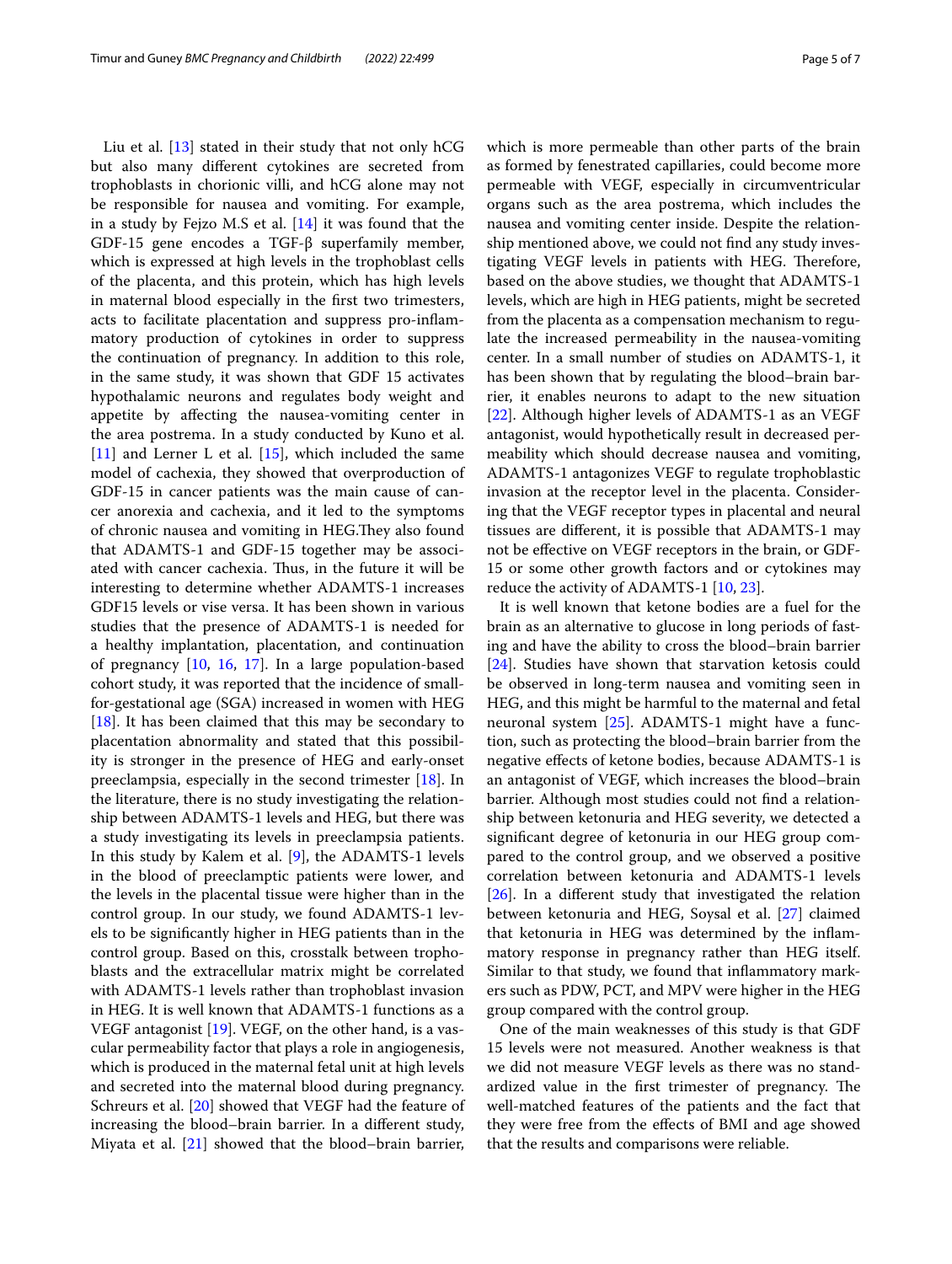## **Conclusions**

This study was the first clinical study to measure ADAMTS-1 levels in HEG patients. ADAMTS-1 levels were higher in HEG patients and positively correlated with ketonuria in this group of patients. Further comprehensive studies including the relationship of ADAMTS-1 with more patients in HEG and its relation with GDF-15 are recommended to reveal a clearer understanding of this subject.

#### **Abbreviations**

ADAMTS-1: A disintegrin and metalloproteinase with thrombospondin motifs 1; HEG: Hyperemesis gravidarum; MPV: Mean platelet volume; PDW: Platelet distribution width; PCT: Plateletcrit; MMP: Matrix metalloproteinases; ROC: Receiver operating characteristic; BMI: Body mass index; TSH: Thyroid stimulating hormone.

#### **Acknowledgements**

We would like to thank all patients who agreed to participate in this study.

#### **Human rights statements and informed consent**

All procedures followed were in accordance with the ethical standards of the responsible committee on human experimentation (institutional and national) and with the Helsinki Declaration of 1964 and its later amendments. Informed consent was obtained from all patients for inclusion in the study.

#### **Authors' contributions**

BT: Conceptualization, Investigation, Methodology, Formal Analysis, Writing – Original Draft Preparation- Review and Editing. GG: Formal Analysis,Software, Supervision, Writing – Review and Editing. The author(s) read and approved the fnal manuscript.

#### **Funding**

No funding.

### **Availability of data and materials**

The datasets used and/or analysed during the current study are available from the corresponding author on reasonable request.

## **Declarations**

#### **Ethics approval and consent to participate**

The Ethics Committee of Gumushane University approved our study(Project number:2022/E-95674917).

#### **Consent for publication**

Not applicable.

#### **Competing interests**

The authors declare that they have no competing interests.

#### **Author details**

<sup>1</sup> Department of Obstetrics and Gynecology, Ordu University Training and Research Hospital, Bucak District, Nefsi Bucak Street, Ordu 52200, Turkey. Department of Obstetrics and Gynecology, Balikesir University Medical Faculty, Balıkesir, Turkey.

Received: 15 April 2022 Accepted: 10 June 2022 Published online: 20 June 2022

#### **References**

<span id="page-5-0"></span>Jennings LK, Mahdy H. Hyperemesis Gravidarum. StatPearls. Treasure Island (FL): StatPearls Publishing Copyright © 2022, StatPearls Publishing LLC.; 2022, PMID: 30422512, Bookshelf ID: NBK532917).

- <span id="page-5-1"></span>2. Boelig RC, Barton SJ, Saccone G, Kelly AJ, Edwards SJ, Berghella V. Interventions for treating hyperemesis gravidarum: a Cochrane systematic review and meta-analysis. J Matern Fetal Neonatal Med. 2018;31(18):2492–505.
- <span id="page-5-2"></span>3. Fejzo MS, Magtira A, Schoenberg FP, Macgibbon K, Mullin PM. Neurodevelopmental delay in children exposed in utero to hyperemesis gravidarum. Eur J Obstet Gynecol Reprod Biol. 2015;189:79–84.
- <span id="page-5-3"></span>4. London V, Grube S, Sherer DM, Abulafa O. Hyperemesis gravidarum: a review of recent literature. Pharmacology. 2017;100(3–4):161–71.
- <span id="page-5-4"></span>5. Trovik J, Vikanes Å. Hyperemesis Gravidarum is associated with substantial economic burden in addition to severe physical and psychological sufering. Isr J Health Policy Res. 2016;5:43.
- <span id="page-5-5"></span>6. Cole LA. Biological functions of hCG and hCG-related molecules. Reprod Biol Endocrinol. 2010;8:102.
- <span id="page-5-6"></span>7. Lockhart SM, Saudek V, O'Rahilly S. GDF15: a hormone conveying somatic distress to the Brain. Endocr Rev. 2020;41(4):bnaa007.
- <span id="page-5-7"></span>8. Fejzo MS, MacGibbon KW, First O, Quan C, Mullin PM. Whole-exome sequencing uncovers new variants in GDF15 associated with hyperemesis gravidarum. Bjog. 2022.<https://doi.org/10.1111/1471-0528.17129>. Online ahead of print.
- <span id="page-5-8"></span>9. Namlı Kalem M, Kalem Z, Yüce T, Soylemez F. ADAMTS 1, 4, 12, and 13 levels in maternal blood, cord blood, and placenta in preeclampsia. Hypertens Pregnancy. 2018;37(1):9–17.
- <span id="page-5-9"></span>10. Lee SY, Lee HS, Gil M, Kim CJ, Lee YH, Kim KR, et al. Diferential expression patterns of a disintegrin and metalloproteinase with thrombospondin motifs (ADAMTS) -1, -4, -5, and -14 in human placenta and gestational trophoblastic diseases. Arch Pathol Lab Med. 2014;138(5):643–50.
- <span id="page-5-10"></span>11. Kuno K, Kanada N, Nakashima E, Fujiki F, Ichimura F, Matsushima K. Molecular cloning of a gene encoding a new type of metalloproteinasedisintegrin family protein with thrombospondin motifs as an infammation associated gene. J Biol Chem. 1997;272(1):556–62.
- <span id="page-5-11"></span>12. Pekcan MK, Sarıkaya E, Tokmak A, Alışık M, Alkan A, Özakşit G, et al. ADAMTS-3, -13, -16, and -19 levels in patients with habitual abortion. Kaohsiung J Med Sci. 2017;33(1):30–5.
- <span id="page-5-12"></span>13. Liu C, Zhao G, Qiao D, Wang L, He Y, Zhao M, et al. Emerging progress in nausea and vomiting of pregnancy and hyperemesis gravidarum: challenges and opportunities. Front Med (Lausanne). 2021;8: 809270.
- <span id="page-5-13"></span>14. Fejzo MS, Sazonova OV, Sathirapongsasuti JF, Hallgrímsdóttir IB, Vacic V, MacGibbon KW, et al. Placenta and appetite genes GDF15 and IGFBP7 are associated with hyperemesis gravidarum. Nat Commun. 2018;9(1):1178.
- <span id="page-5-14"></span>15. Lerner L, Tao J, Liu Q, Nicoletti R, Feng B, Krieger B, et al. MAP3K11/GDF15 axis is a critical driver of cancer cachexia. J Cachexia Sarcopenia Muscle. 2016;7(4):467–82.
- <span id="page-5-15"></span>16. Ng YH, Zhu H, Pallen CJ, Leung PC, MacCalman CD. Diferential efects of interleukin-1beta and transforming growth factor-beta1 on the expression of the infammation-associated protein, ADAMTS-1, in human decidual stromal cells in vitro. Hum Reprod. 2006;21(8):1990–9.
- <span id="page-5-16"></span>17. Mishra B, Koshi K, Kizaki K, Ushizawa K, Takahashi T, Hosoe M, et al. Expression of ADAMTS1 mRNA in bovine endometrium and placenta during gestation. Domest Anim Endocrinol. 2013;45(1):43–8.
- <span id="page-5-17"></span>18. Bolin M, Åkerud H, Cnattingius S, Stephansson O, Wikström AK. Hyperemesis gravidarum and risks of placental dysfunction disorders: a population-based cohort study. BJOG. 2013;120(5):541–7.
- <span id="page-5-18"></span>19. Hismiogullari AA, Guney G, Islimye Taşkın M, Güngörmus B. ADAMS-1 and ADAMS-9, novel markers in endometriosis. J Endometr Pelvic Pain Disord. 2021;13(2):122–6.
- <span id="page-5-19"></span>20. Schreurs MP, Houston EM, May V, Cipolla MJ. The adaptation of the bloodbrain barrier to vascular endothelial growth factor and placental growth factor during pregnancy. Faseb j. 2012;26(1):355–62.
- <span id="page-5-20"></span>21. Miyata S. New aspects in fenestrated capillary and tissue dynamics in the sensory circumventricular organs of adult brains. Front Neurosci. 2015;9:390.
- <span id="page-5-21"></span>22. Gottschall PE, Howell MD. ADAMTS expression and function in central nervous system injury and disorders. Matrix Biol. 2015;44–46:70–6.
- <span id="page-5-22"></span>23. Wittko-Schneider IM, Schneider FT, Plate KH. Brain homeostasis: VEGF receptor 1 and 2-two unequal brothers in mind. Cell Mol Life Sci. 2013;70(10):1705–25.
- <span id="page-5-23"></span>24. Jensen NJ, Wodschow HZ, Nilsson M, Rungby J. Efects of Ketone Bodies on Brain Metabolism and Function in Neurodegenerative Diseases. Int J Mol Sci. 2020;21(22):8767.